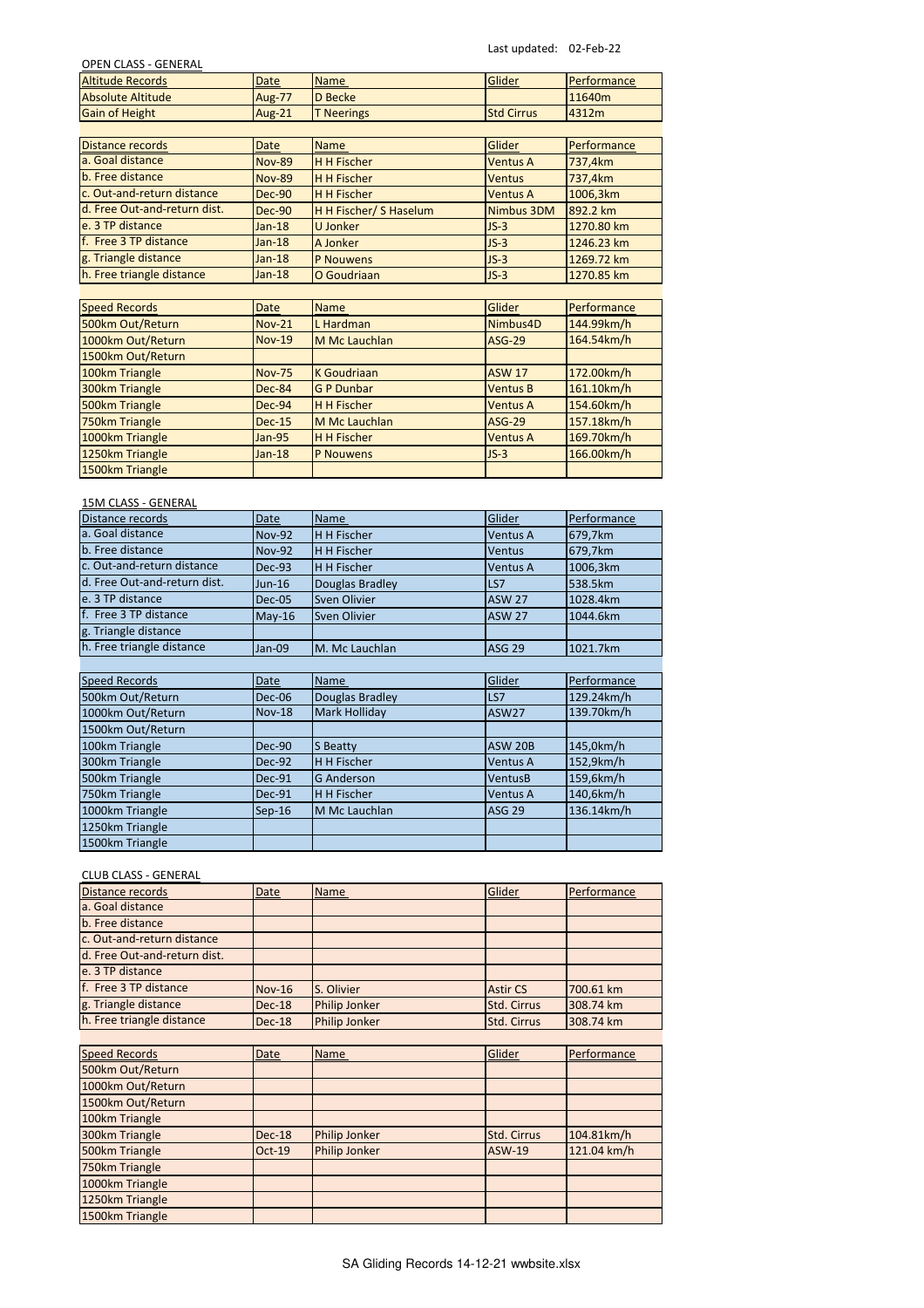Last updated: 02-Feb-22

| <b>OPEN CLASS - FEMALE</b>         |               |                 |                |             |
|------------------------------------|---------------|-----------------|----------------|-------------|
| <b>Altitude Records</b>            | Date          | Name            | Glider         | Performance |
| <b>Absolute Altitude</b>           |               |                 |                |             |
| <b>Gain of Height</b>              |               |                 |                |             |
|                                    |               |                 |                |             |
| <b>Distance records</b>            | Date          | <b>Name</b>     | Glider         | Performance |
| a. Goal distance                   | <b>Dec-62</b> | <b>B</b> Rowell |                | 225.0 km    |
| b. Free distance                   | <b>Dec-62</b> | <b>B</b> Rowell |                | 225.0 km    |
| c. Out-and-return distance         | Dec-67        | Y leeman        |                | 620.6 km    |
| d. Free Out-and-return dist.       |               |                 |                |             |
| e. 3 TP distance                   |               |                 |                |             |
| f. Free 3 TP distance              |               |                 |                |             |
| g. Triangle distance               |               |                 |                |             |
| h. Free triangle distance          |               |                 |                |             |
|                                    |               |                 |                |             |
| <b>Speed Records</b>               | Date          | <b>Name</b>     | Glider         | Performance |
| 500km Out/Return                   |               |                 |                |             |
| 1000km Out/Return                  |               |                 |                |             |
| 1500km Out/Return                  |               |                 |                |             |
| 100km Triangle                     |               |                 |                |             |
| 300km Triangle                     |               |                 |                |             |
| 500km Triangle                     |               |                 |                |             |
| 750km Triangle                     |               |                 |                |             |
| 1000km Triangle                    |               |                 |                |             |
| 1250km Triangle                    |               |                 |                |             |
| 1500km Triangle                    |               |                 |                |             |
|                                    |               |                 |                |             |
| 15M CLASS - FEMALE                 |               |                 |                |             |
| Distance records                   | Date          | Name            | Glider         | Performance |
| a. Goal distance                   |               |                 |                |             |
| b. Free distance                   |               |                 |                |             |
| c. Out-and-return distance         |               |                 |                |             |
| d. Free Out-and-return dist.       |               |                 |                |             |
| e. 3 TP distance                   |               |                 |                |             |
| f. Free 3 TP distance              |               |                 |                |             |
| g. Triangle distance               |               |                 |                |             |
|                                    |               |                 |                |             |
| h. Free triangle distance          |               |                 |                |             |
|                                    |               |                 |                |             |
| <b>Speed Records</b>               | Date          | Name            | Glider         | Performance |
| 500km Out/Return                   |               |                 |                |             |
| 1000km Out/Return                  |               |                 |                |             |
| 1500km Out/Return                  |               |                 |                |             |
| 100km Triangle                     | <b>Dec-90</b> | S Beatty        | <b>ASW 20B</b> | 145,0 km/h  |
| 300km Triangle                     | <b>Dec-90</b> | S Beatty        | <b>ASW 20B</b> | 144,0 km/h  |
| 500km Triangle                     | Dec-84        | S Beatty        | <b>ASW 20B</b> | 123,6 km/h  |
| 750km Triangle                     | <b>Dec-90</b> | <b>S</b> Beatty | <b>ASW 20B</b> | 127,0 km/h  |
| 1000km Triangle                    |               |                 |                |             |
| 1250km Triangle<br>1500km Triangle |               |                 |                |             |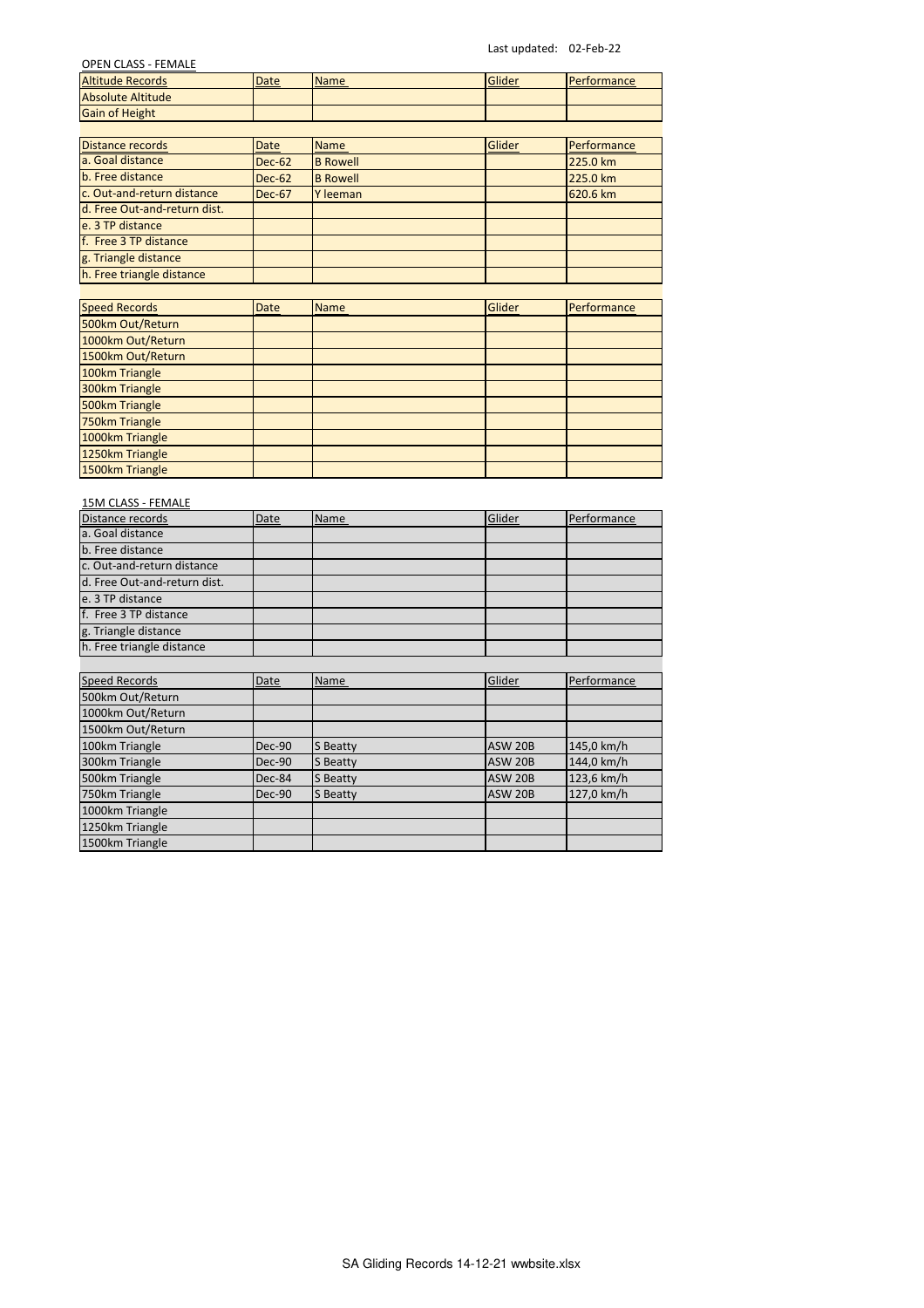Last updated: 02-Feb-22

| <b>OPEN CLASS - JUNIOR</b>   |               |                      |               |             |
|------------------------------|---------------|----------------------|---------------|-------------|
| <b>Altitude Records</b>      | Date          | Name                 | Glider        | Performance |
| <b>Absolute Altitude</b>     |               |                      |               |             |
| <b>Gain of Height</b>        | Oct-20        | J Adriaan            | $JS-1$        | 3473 m      |
|                              |               |                      |               |             |
| <b>Distance records</b>      | Date          | Name                 | Glider        | Performance |
| a. Goal distance             |               |                      |               |             |
| b. Free distance             |               |                      |               |             |
| c. Out-and-return distance   |               |                      |               |             |
| d. Free Out-and-return dist. |               |                      |               |             |
| e. 3 TP distance             | <b>Oct-20</b> | J Adriaan            | $JS-1$        | 773.4 km    |
| f. Free 3 TP distance        | $Oct-20$      | J Adriaan            | $JS-1$        | 785.6 km    |
| g. Triangle distance         | <b>Oct-20</b> | J Adriaan            | $JS-1$        | 762.6 km    |
| h. Free triangle distance    | $Oct-20$      | J Adriaan            | $JS-1$        | 784.4 km    |
|                              |               |                      |               |             |
| <b>Speed Records</b>         | <b>Date</b>   | <b>Name</b>          | Glider        | Performance |
| 500km Out/Return             |               |                      |               |             |
| 1000km Out/Return            |               |                      |               |             |
| 1500km Out/Return            |               |                      |               |             |
| 100km Triangle               |               |                      |               |             |
| 300km Triangle               |               |                      |               |             |
| 500km Triangle               | Oct-19        | <b>Philip Jonker</b> | <b>ASW-19</b> | 121.04 km/h |
| 750km Triangle               | Oct-20        | J Adriaan            | $JS-1$        | 141.02 km/h |
| 1000km Triangle              |               |                      |               |             |
| 1250km Triangle              |               |                      |               |             |
| 1500km Triangle              |               |                      |               |             |
|                              |               |                      |               |             |
| 15M CLASS - JUNIOR           |               |                      |               |             |
| Distance records             | Date          | Name                 | Glider        | Performance |
| a. Goal distance             |               |                      |               |             |
| b. Free distance             |               |                      |               |             |
| c. Out-and-return distance   |               |                      |               |             |
| d. Free Out-and-return dist. |               |                      |               |             |
| e. 3 TP distance             |               |                      |               |             |
| f. Free 3 TP distance        |               |                      |               |             |
| g. Triangle distance         | <b>Dec-18</b> | Philip Jonker        | Std. Cirrus   | 308.74 km   |
| h. Free triangle distance    | <b>Dec-18</b> | Philip Jonker        | Std. Cirrus   | 308.74 km   |
|                              |               |                      |               |             |
| <b>Speed Records</b>         | Date          | Name                 | Glider        | Performance |
| 500km Out/Return             |               |                      |               |             |
| 1000km Out/Return            |               |                      |               |             |
| 1500km Out/Return            |               |                      |               |             |
| 100km Triangle               |               |                      |               |             |
| 300km Triangle               | <b>Dec-18</b> | Philip Jonker        | Std. Cirrus   | 104.81km/h  |
| 500km Triangle               | Oct-19        | Philip Jonker        | <b>ASW-19</b> | 121.04 km/h |
| 750km Triangle               |               |                      |               |             |
| 1000km Triangle              |               |                      |               |             |
| 1250km Triangle              |               |                      |               |             |
| 1500km Triangle              |               |                      |               |             |